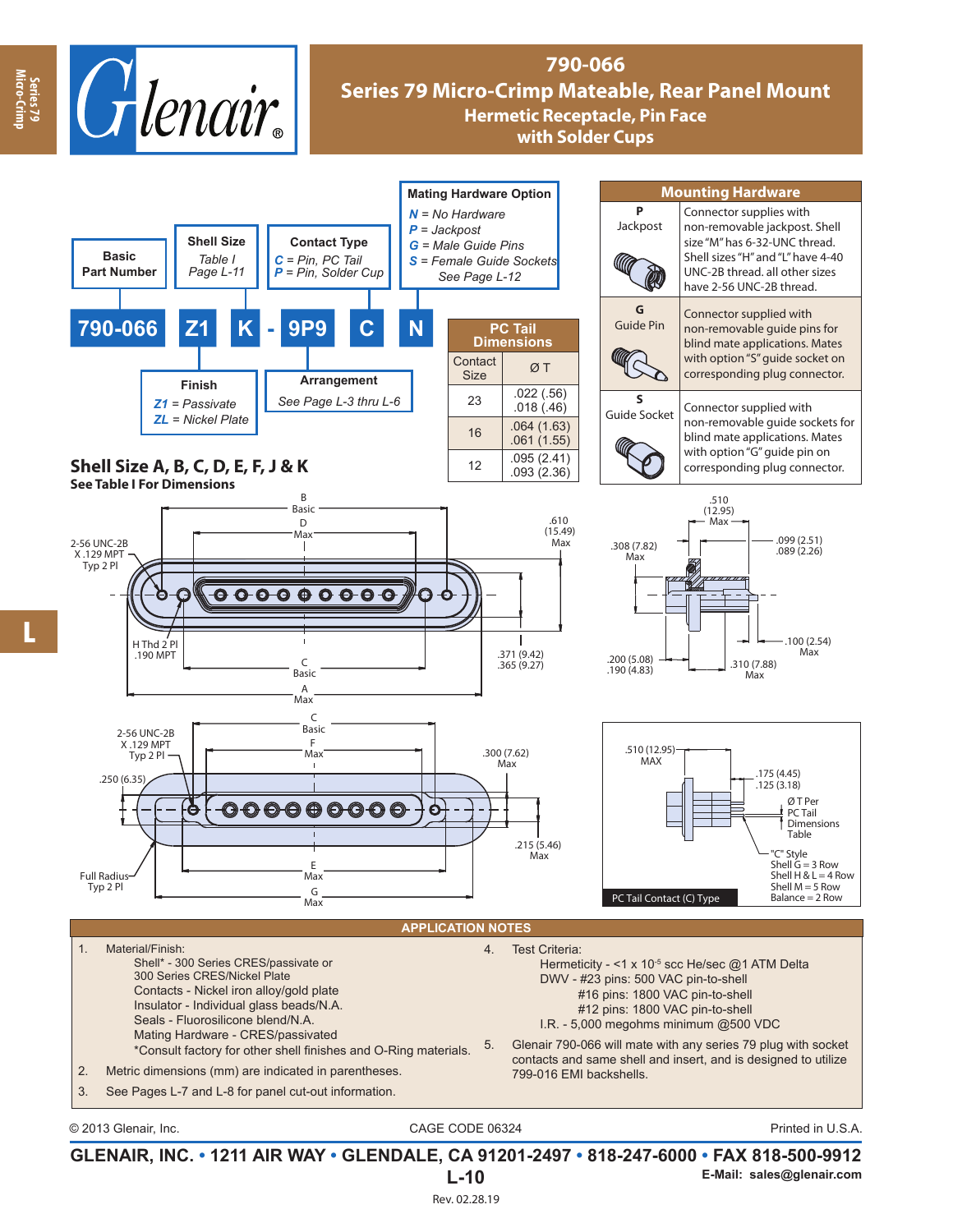### **790-066 Series 79 Micro-Crimp Mateable, Rear Panel Mount Hermetic Receptacle, Pin Face with Solder Cups**





### **Shell Size H & L**



**GLENAIR, INC. • 1211 AIR WAY • GLENDALE, CA 91201-2497 • 818-247-6000 • FAX 818-500-9912 www.glenair.com L-11 E-Mail: sales@glenair.com**